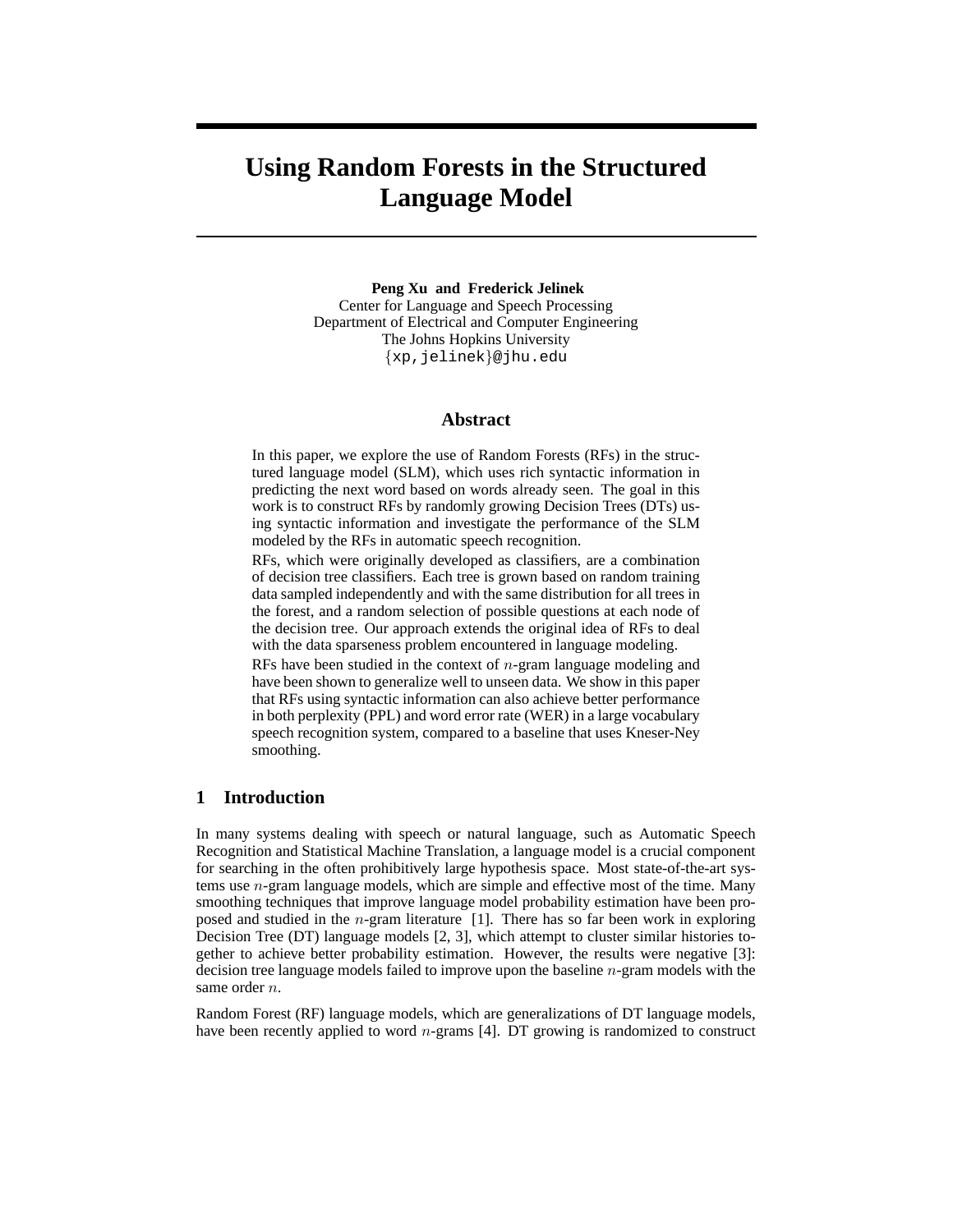RFs efficiently. Once constructed, the RFs function as a randomized history clustering, which helps in dealing with the data sparseness problem. In general, the weakness of some trees can be compensated for by other trees. The collective contribution of all DTs in an RF n-gram model results in significant improvements in both perplexity (PPL) and word error rate (WER) in a large vocabulary speech recognition system.

Language models can also be improved with better representations of the history. Recent efforts have studied various ways of using information from a longer history span than that usually captured by normal  $n$ -gram language models, as well as ways of using syntactic information that is not available to the word-based  $n$ -gram models [5, 6, 7]. All these language models are based on stochastic parsing techniques that build up parse trees for the input word sequence and condition the generation of words on syntactic and lexical information available in the parse trees. Since these language models capture useful hierarchical characteristics of language, they can improve PPL and WER significantly for various tasks. However, due to the *n*-gram nature of the components of the syntactic language models, the data sparseness problem can be severe.

In order to reduce the data sparseness problem for using rich syntactic information in the context, we study the use of RFs in the structured language model (SLM) [5]. Our results show that although the components of the SLM have high order  $n$ -grams, our RF approach can still achieve better performance, reducing both the perplexity (PPL) and word error rate (WER) in a large vocabulary speech recognition system compared to a Kneser-Ney smoothing baseline.

# **2 Basic Language Modeling**

The purpose of a language model is to estimate the probability of a word string. Let W denote a string of N words, that is,  $W = w_1, w_2, \dots, w_N$ . Then, by the chain rule of probability, we have

$$
P(W) = P(w_1) \times \prod_{i=2}^{N} P(w_i | w_1, \dots, w_{i-1}).
$$
\n(1)

In order to estimate the probabilities  $P(w_i|w_1, \ldots, w_{i-1})$ , we need a training corpus consisting of a large number of words. However, in any practical natural language system of even moderate vocabulary size, it is clear that the number of probabilities to be estimated and stored is prohibitively large. Therefore, histories  $w_1, \ldots, w_{i-1}$  for a word  $w_i$  are usually grouped into equivalence classes. The most widely used language models,  $n$ -gram language models, use the identities of the last  $n - 1$  words as equivalence classes. In an  $n$ -gram model, we then have

$$
P(W) = P(w_1) \times \prod_{i=2}^{N} P(w_i | w_{i-n+1}^{i-1}),
$$
\n(2)

where we have used  $w_{i-n+1}^{i-1}$  to denote the word sequence  $w_{i-n+1}, \ldots, w_{i-1}$ .

If we could handle unlimited amounts of training data, the maximum likelihood (ML) estimate of  $P(w_i|w_{i-n+1}^{i-1})$  would be the best:

$$
P(w_i|w_{i-n+1}^{i-1}) = \frac{C(w_{i-n+1}^{i})}{C(w_{i-n+1}^{i-1})},\tag{3}
$$

where  $C(w_{i-n+1}^i)$  is the number of times the string  $w_{i-n+1}, \ldots, w_i$  is seen in the training data.

## **2.1 Language Model Smoothing**

An n-gram model when  $n = 3$  is called a trigram model. For a vocabulary of size  $|V| =$  $10^4$ , there are  $|V|^3 = 10^{12}$  trigram probabilities to be estimated. For any training data of a manageable size, many of the probabilities will be zero if the ML estimate is used.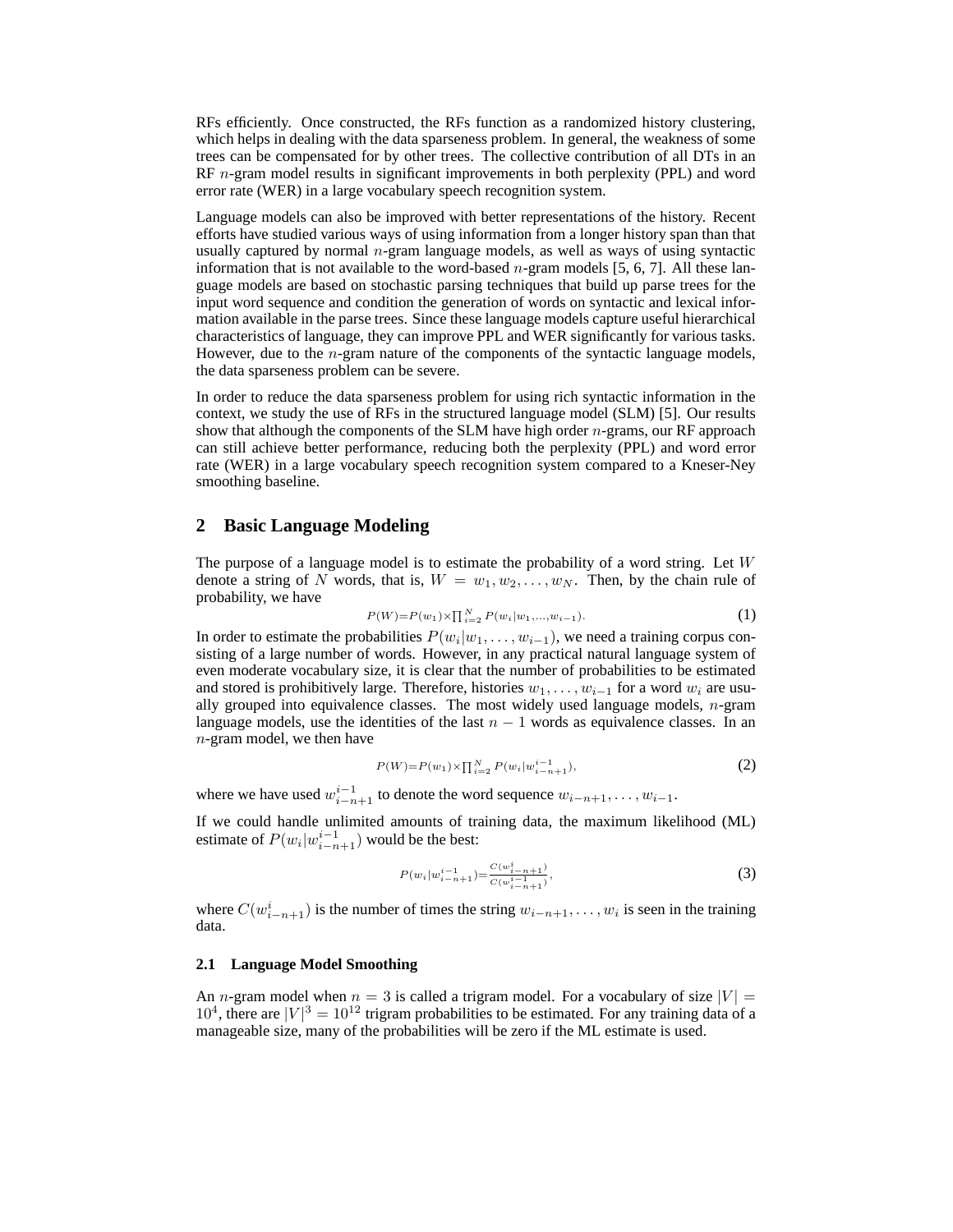In order to solve this problem, many smoothing techniques have been studied (see [1] and the references therein). Smoothing adjusts the ML estimates to produce more accurate probabilities and to assign nonzero probabilities to any word string. Details about various smoothing techniques will not be presented in this paper, but we will outline a particular way of smoothing, namely interpolated Kneser-Ney smoothing [8], for later reference.

Interpolated Kneser-Ney smoothing assumes the following form:

$$
P_{KN}(w_i|w_{i-n+1}^{i-1}) = \frac{\max(C(w_{i-n+1}^{i})-D,0)}{C(w_{i-n+1}^{i-1})} + \lambda(w_{i-n+1}^{i-1})P_{KN}(w_i|w_{i-n+2}^{i-1}),
$$
\n
$$
(4)
$$

where D is a discounting constant and  $\lambda(w_{i-n+1}^{i-1})$  is the interpolation weight for the lower order probabilities  $((n - 1)$ -gram). The discount constant is often estimated using the leave-one-out method, leading to the approximation  $D = \frac{n_1}{n_1 + 2n_2}$ , where  $n_1$  is the number of *n*-grams with count one and  $n_2$  is the number of *n*-grams with count two. To ensure that the probabilities sum to one, we have

$$
\lambda(w_{i-n+1}^{i-1}) \hspace{-1mm}=\hspace{-1mm} \frac{D \sum_{w_i:C(w_{i-n+1}^i)>0} \hspace{-1mm}1}{C(w_{i-n+1}^{i-1})}.
$$

The lower order probabilities in interpolated Kneser-Ney smoothing can be estimated as (assuming ML estimation):

$$
P_{KN}(w_i|w_{i-n+2}^{i-1}) = \frac{\sum_{w_{i-n+1}:C(w_{i-n+1}^i)>0} 1}{\sum_{w_{i-n+1},w_i:C(w_{i-n+1}^i)>0} 1}.
$$
\n(5)

Note that the lower order probabilities are usually recursively smoothed using Equation 4.

#### **2.2 Language Model Evalution**

A commonly used task-independent quality measure for a given language model is related to the cross-entropy of the underlying model and is referred to as *perplexity* (PPL):

$$
PPL = exp(-1/N \sum_{i=1}^{N} \log [P(w_i|w_1^{i-1})]), \tag{6}
$$

where  $w_1, \ldots, w_N$  is the test text that consists of N words.

For different tasks, there are different task-dependent quality measures of language models. For example, in an automatic speech recognition system, the performance is usually measured by word error rate (WER).

# **3 The Structured Language Model (SLM)**

The SLM uses rich syntactic information beyond regular word n-grams to improve language model quality. An extensive presentation of the SLM can be found in Chelba and Jelinek, 2000 [5]. The model assigns a probability  $P(W, T)$  to every sentence W and every possible binary parse  $T$ . The terminals of  $T$  are the words of  $W$  with POS tags, and the nodes of  $T$  are annotated with phrase headwords and non-terminal labels. Let  $W$  be



Figure 1: A word-parse k-prefix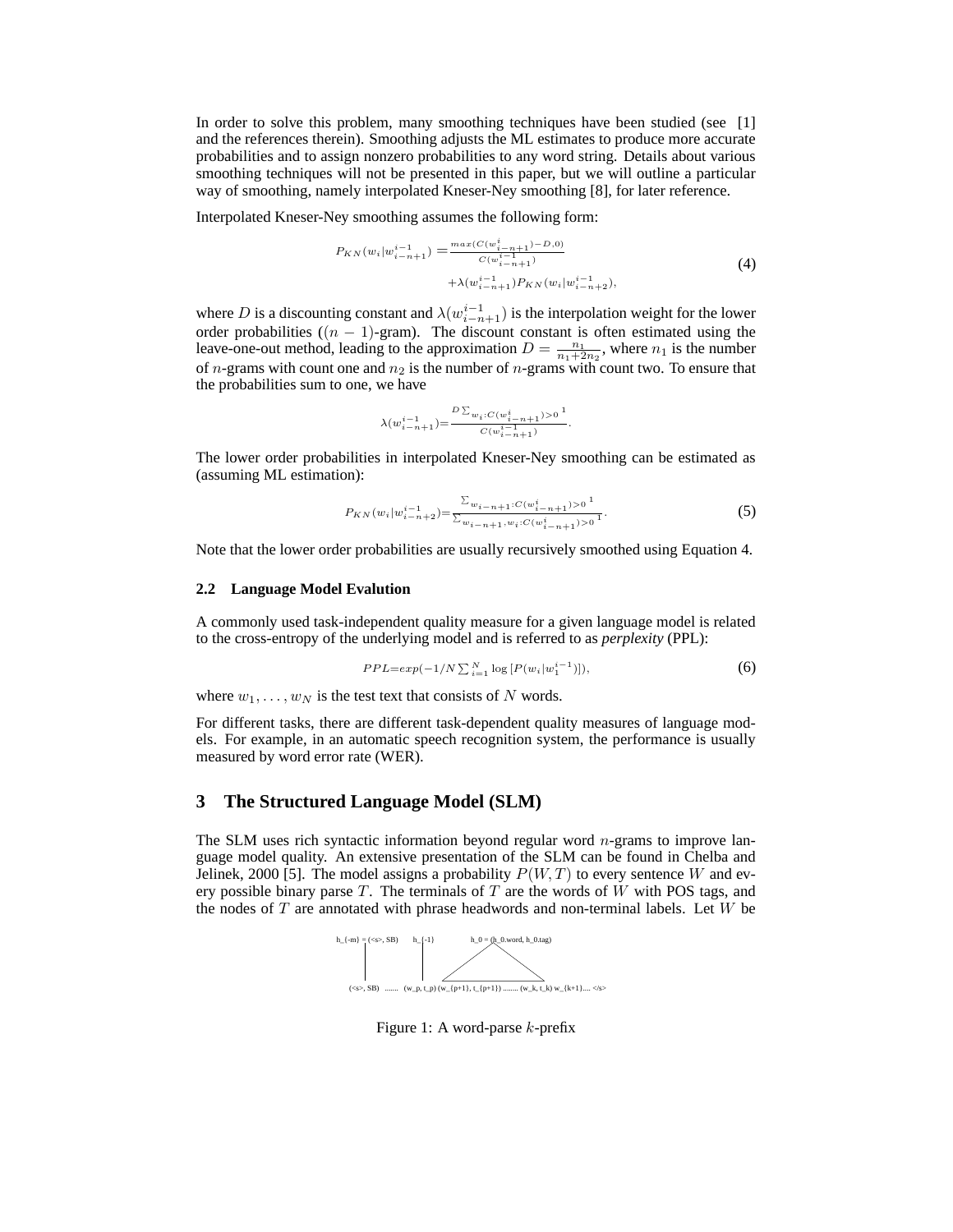a sentence of length  $n$  words to which we have prepended the sentence beginning marker  $\langle s \rangle$  and appended the sentence end marker  $\langle s \rangle$  so that  $w_0 = \langle s \rangle$  and  $w_{n+1} = \langle s \rangle$ . Let  $W_k = w_0 \dots w_k$  be the *word* k-prefix of the sentence — the words from the beginning of the sentence up to the current position  $k$  — and  $W_kT_k$  the *word-parse* k-*prefix*. Figure 1 shows a word-parse k-prefix; h\_0,  $\dots$ , h\_{-m} are the *exposed heads*, each head being a pair (headword, non-terminal label), or (word, POS tag) in the case of a root-only tree. The exposed heads at a given position  $k$  in the input sentence are a function of the word-parse  $k$ -prefix [5].

The joint probability  $P(W, T)$  of a word sequence W and a complete parse T comes from contributions of three components: WORD-PREDICTOR, TAGGER and CONSTRUC-TOR. The SLM works in the following way: first, the WORD-PREDICTOR predicts a word based on the word-parse prefix; the TAGGER then assigns a POS tag to the predicted word based on the word itself and the word-parse prefix; the CONSTRUCTOR takes a series of actions each of which turns a parse prefix into a new parse prefix (the series of actions ends with a *NULL* action which tells the WORD-PREDICTOR to predict the next word). Details about the three components can be found in [5]. Each of the three components can be seen as an n-gram model and can be estimated independently because of the product form of the joint probability. They are parameterized (approximated) as follows:

 $P(w_k|W_{k-1}T_{k-1}) = P(w_k|h_0.tag,h_0.word,h_{-1}.tag,h_{-1}.word),$  (7)

$$
P(t_k|w_k, W_{k-1}T_{k-1}) = P(t_k|w_k, h_0.tag, h_{-1}.tag),
$$
\n(8)

$$
P(p_i^k|W_{k-1}T_{k-1}, w_k, t_k, p_1^k...p_{i-1}^k) = P(p_i^k|h_0.tag, h_{-1}.tag, h_{-2}.tag, h_0. word, h_{-1}.word), \quad (9)
$$

where  $p_i^k$  is the  $i^{th}$  CONSTRUCTOR action after the  $k^{th}$  word and POS tag have been predicted. Since the number of parses for a given word prefix  $W_k$  grows exponentially with k,  $|\{T_k\}| \sim O(2^k)$ , the state space of our model is huge even for relatively short sentences. Thus we must use a search strategy that prunes the allowable parse set. One choice is a synchronous multi-stack search algorithm [5] which is very similar to a beam search.

The language model probability assignment for the word at position  $k + 1$  in the input sentence is made using:

$$
P_{SLM}(w_{k+1}|W_k) = \sum_{T_k \in S_k} P(w_{k+1}|W_k T_k) \cdot \rho(W_k, T_k),
$$
  
\n
$$
\rho(W_k, T_k) = P(W_k T_k) / \sum_{T_k \in S_k} P(W_k T_k),
$$
\n(10)

which ensures a proper probability normalization over strings of words, where  $S_k$  is the set of all parses present in the stacks at the current stage k and  $P(W_kT_k)$  is the joint probability of word-parse prefix  $W_kT_k$ .

Each model component —WORD-PREDICTOR, TAGGER, CONSTRUCTOR— is estimated independently from a set of parsed sentences after undergoing headword percolation and binarization (see details in [5]).

## **4 Using Random Forests in the Structured Language Model**

## **4.1 Random Forest** n**-gram Modeling**

A Random Forest  $(RF)$  *n*-gram model is a collection of randomly constructed decision tree (DT) n-gram models. Unlike RFs in classification and regression tasks [9, 10, 11], RFs are used in language modeling to deal with the data sparsenes problem [4]. Therefore, the training data is not randomly sampled for each DT. Figure 2 shows the algorithm **DT-Grow** and **Node-Split** used for generating random DT language models.

We define a *position* in the history as the distance between a word in the history and the predicted word. The randomization is carried out in two places: a random selection of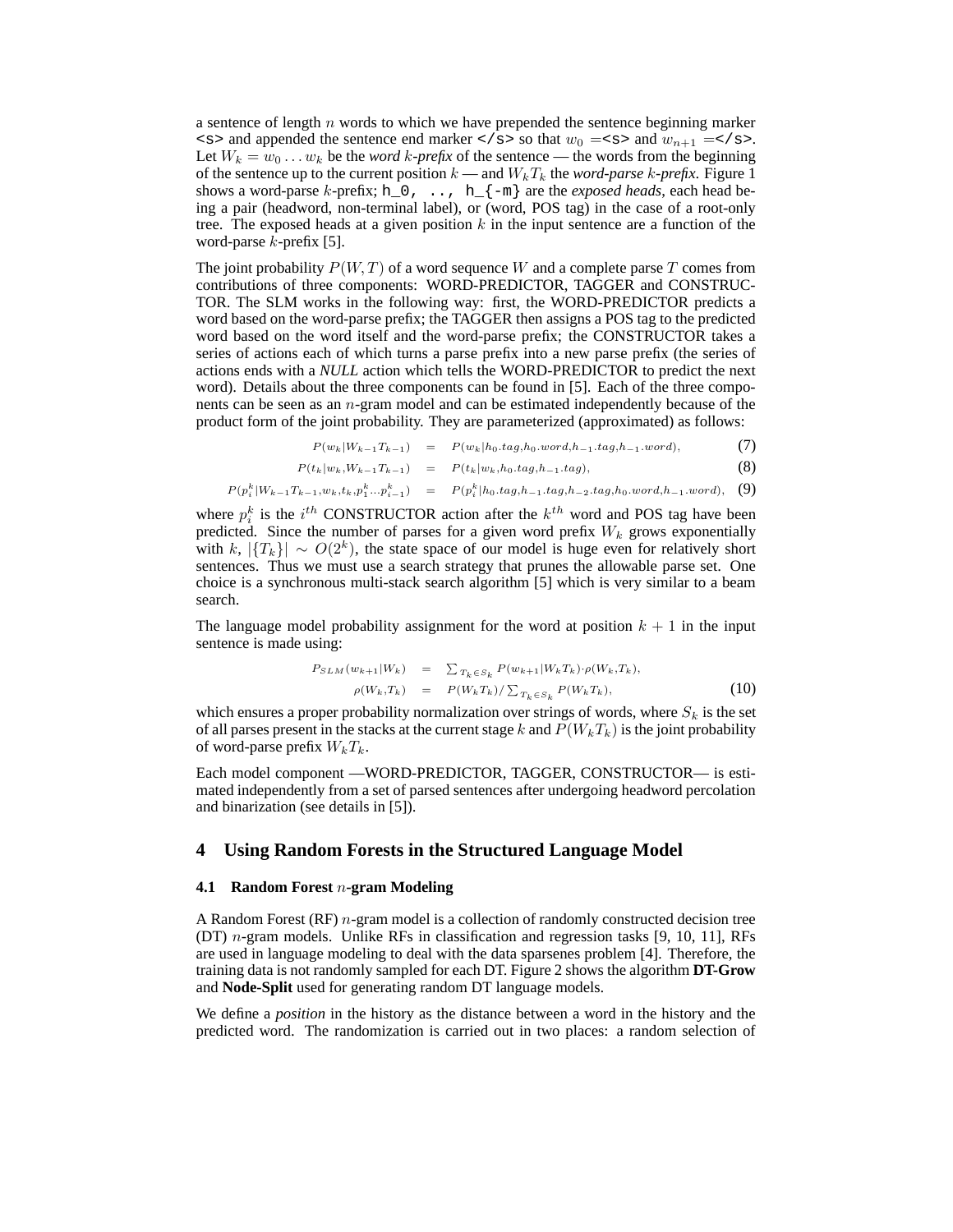#### **Algorithm DT-Grow**

**Input**: counts for training and heldout data

**Initialize**: histories in the training data and Create a root node containing all put it in set Φ

**While** Φ is not empty

- 1. Get a node  $p$  from  $\Phi$
- 2. **If Node-Split(**p**)** is successful, eliminate  $p$  from  $\Phi$  and put the two children of  $p$  in  $\Phi$

**Foreach** internal node  $p$  in the tree

- 1.  $L_p^H \leftarrow$  normalized likelihood of heldout data associated with  $p$ , using training data statistics in p
- 2. Get the set of leaves  $P$  rooted in  $p$
- 3.  $L^H_{\mathcal{P}} \leftarrow$  normalized likelihood of heldout data associated with all leaves in  $P$ , using training data statistics in the corresponding leaves
- 4. if  $L_p^H L_p^H < 0$ , prune the subtree rooted in  $p$

**Output**: a Decistion Tree language model

#### **Algorithm Node-Split(**p**)**

**Input**: node p and training data associated

**Initialize:** Randomly select a subset of positions  $I$  in the history

#### **Foreach** position i in I

- 1. Group all histories into basic elements  $\beta(v)$
- 2. Randomly split the elements  $\beta(v)$ into sets  $\mathcal L$  and  $\mathcal R$
- 3. **While** there are elements moved, **Do**
	- (a) Move each element from  $\mathcal L$  to  $R$  if the move results in positive gain in training data likelihood
	- (b) Move each element from  $R$  to  $\mathcal L$  if the move results in positive gain in training data likelihood

Select the position from  $I$  that results in the largest gain

**Output**: a split  $\mathcal L$  and  $\mathcal R$ , or failure if the largest gain is not positive

#### Figure 2: The algorithm **DT-Grow** and **Node-Split**

positions in the history and an initial random split of basic elements. Since our splitting criterion is to maximize the log-likelihood of the training data, each split uses only statistics (from training data) associated with the node under consideration. Smoothing is not needed in the splitting and we can use a fast exchange algorithm [12] in **Node-Split**. Given a position i in the history,  $\beta(v)$  is defined to be the set of histories belonging to the node p, such that they all have word v at position i. It is clear that for every position i in the history, the union  $\bigcup_{v} \beta(v)$  is all histories in the node p.

In **DT-Grow**, after a DT is fully grown, we use some heldout data to prune it. Pruning is done in such a way that we maximize the likelihood of the heldout data, where smoothing is applied according to Equation 4:

$$
P_{DT}(w_i|\Phi_{DT}(w_{i-n+1}^{i-1})) = \frac{\max(C(w_i, \Phi_{DT}(w_{i-n+1}^{i-1})) - D, 0)}{C(\Phi_{DT}(w_{i-n+1}^{i-1}))} + \lambda(\Phi_{DT}(w_{i-n+1}^{i-1}))P_{KN}(w_i|w_{i-n+2}^{i-1})
$$
\n(11)

where  $\Phi_{DT}(\cdot)$  is one of the DT nodes the history can be mapped to and  $P_{KN}(w_i|w_{i-n+2}^{i-1})$ is as defined in Equation 5. This pruning is similar to the pruning strategy used in CART [13].

Once we get the DTs, we only use the leaf nodes as equivalence classes of histories. If a new history is encountered, it is very likely that we will not be able to place it at a leaf node in the DT. In this case,  $\lambda(\Phi_{DT}(w_{i-n+1}^{i-1})) = 1$  in Equation 11 and we simply use  $P_{KN}(w_i|w_{i-n+2}^{i-1})$  to get the probabilities.

The randomized version of the DT growing algorithm can be run many times and finally we will get a collection of randomly grown DTs: a Random Forest (RF). Since each DT is a smoothed language model, we simply aggregate all DTs in our RF to get the RF language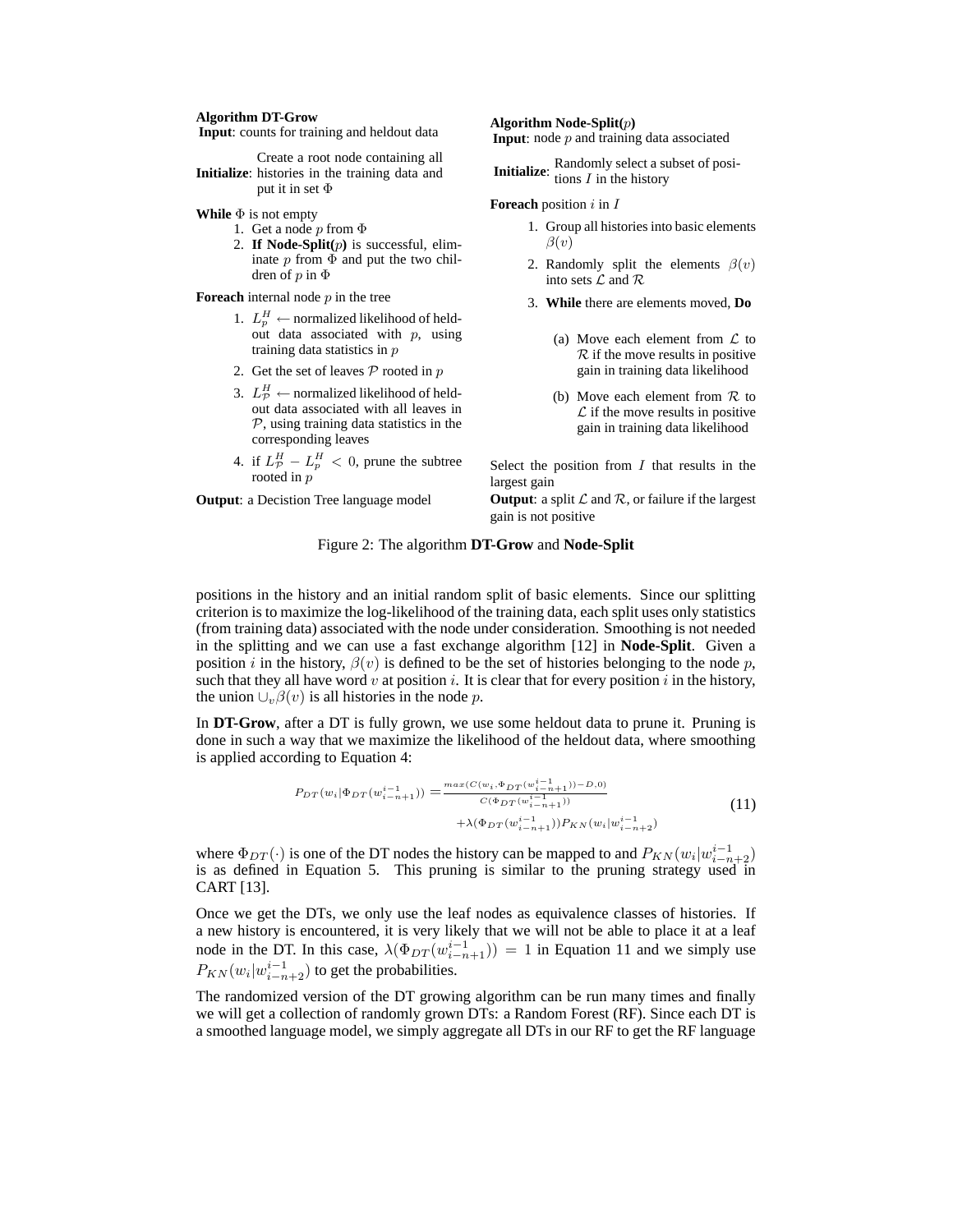model. Suppose we have M randomly grown DTs,  $DT_1, \ldots, DT_M$ . In the n-gram case, the RF language model probabilities can be computed as:

$$
P_{RF}(w_i|w_{i-n+1}^{i-1}) = \frac{1}{M} \sum_{j=1}^{M} P_{DT_j}(w_i|\Phi_{DT_j}(w_{i-n+1}^{i-1}))
$$
\n(12)

where  $\Phi_{DT_j}(w_{i-n+1}^{i-1})$  maps the history  $w_{i-n+1}^{i-1}$  to a leaf node in  $DT_j$ . If  $w_{i-n+1}^{i-1}$  can not be mapped to a leaf node in some DT, we back-off to the lower order KN probability as mentioned earlier.

It can be shown by the Law of Large Numbers that the probability in Equation 12 converges as the number of DTs grows. It converges to  $E_{\mathcal{T}}\left[P_{\mathcal{T}}(w_i | \Phi_{\mathcal{T}}(w_{i-n+1}^{i-1}))\right]$  where  $\mathcal{T}$  is a random variable representing the random DTs. The advantage of the RF approach over the KN smoothing lies in the fact that different DTs have different weaknesses and strengths for word prediction. As the number of trees grows, the weakness of some trees can be compensated for by some other trees. This advantage and the convergence have been shown experimentally in [4].

#### **4.2 Using RFs in the SLM**

Since the three model components in the SLM as in Equation 7-9 can be estimated independently, we can construct an RF for each component using the algorithm **DT-Grow** in the previous section. The only difference is that we will have different  $n$ -gram orders and different items in the history for each model.

Ideally, we would like to use RFs for each component in the SLM. However, due to the nature of the SLM, there are difficulties. The SLM uses a synchronous multi-stack search algorithm to dynamically construct stacks and compute the language model probabilities as in Equation 10. If we use RFs for all components, we need to load all DTs in the RFs into memory at runtime. This is impractical for RFs of any reasonable size.

There is a different approach that can take advantage of the randomness in the RFs. Suppose we have  $M$  randomly grown DTs,  $DT_1^a, \ldots, DT_M^a$  for each component  $a$  of the SLM, where  $a \in \{P, T, C\}$  for WORD-PREDICTOR, TAGGER and CONSTRUCTOR, respectively. The DTs are grouped into M triples  $\{DT_j^P, DT_j^T, DT_j^C\}$   $j = 1, \ldots, M$ . We calculate the joint probability  $P(W, T)$  for the  $j<sup>th</sup>$  DT triple according to:

$$
P_j(W,T) = \prod_{k=1}^{n+1} \{ P_{DT_j^P}(w_k | W_{k-1}T_{k-1}) \cdot P_{DT_j^T}(t_k | W_{k-1}T_{k-1}, w_k) \cdot \prod_{i=1}^{n} P_{DT_j^C}(p_i^k | W_{k-1}T_{k-1}, w_k, t_k, p_1^k \dots p_{i-1}^k) \}.
$$
\n(13)

Then, the language model probability assignment for the  $j<sup>th</sup>$  DT triple is made using:

$$
P_j(w_{k+1}|W_k) = \sum_{T_k^j \in S_k^j} P_{DT_j^P}(w_{k+1}|W_k^j) \cdot \rho_j(W_k, T_k^j),
$$
  
\n
$$
\rho_j(W_k, T_k^j) = P_j(W_k^j) / \sum_{T_k^j \in S_k^j} P_j(W_k^j) ,
$$
\n(14)

which is achieved by running the synchronous multi-stack algorithm using the  $j^{th}$  DT triple as a model. Finally, after the SLM is run  $M$  times, the RF language model probability is an average of the probabilities above:

$$
P_{RF}(w_{k+1}|W_k) = \frac{1}{M} \sum_{j=1}^{M} P_j(w_{k+1}|W_k).
$$
\n(15)

The triple  $\{DT_j^P, DT_j^T, DT_j^C\}$  can be considered as a single DT in which the root node has three children corresponding to the three root nodes of  $DT_j^P$ ,  $DT_j^T$  and  $DT_j^C$ . The root node of this DT asks the question: Which model component does the history belong to? According to the answer, we can proceed to one of the three children nodes (one of the three components, in fact). Since the multi-stack search algorithm is deterministic given the DT, the probability in Equation 15 can be shown to converge.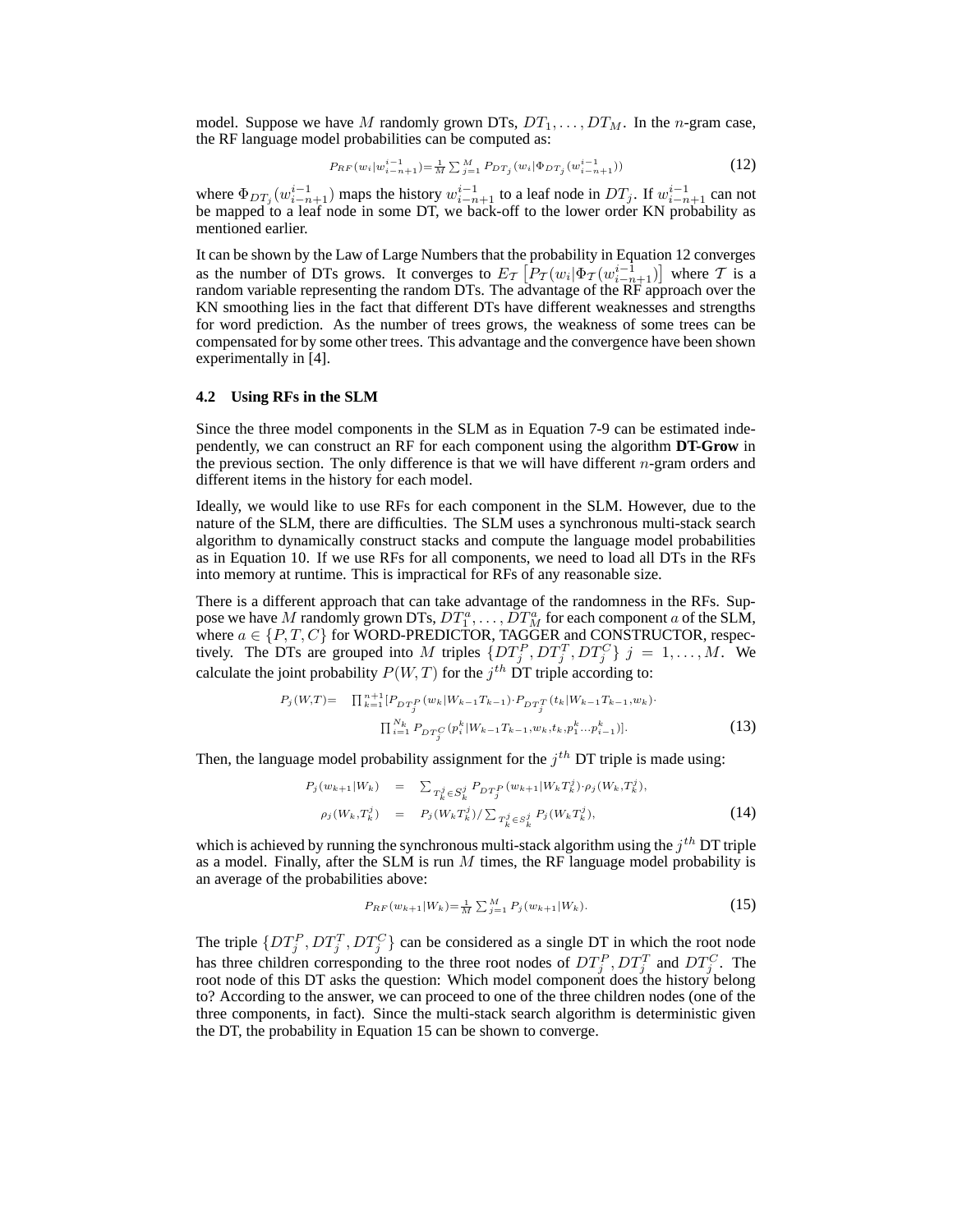# **5 Experiments**

## **5.1 Perplexity (PPL)**

We have used the UPenn Treebank portion of the WSJ corpus to carry out our experiments. The UPenn Treebank contains 24 sections of hand-parsed sentences, for a total of about one million words. We used section 00-20 for training our models, section 21-22 as heldout data for pruning the DTs, and section 23-24 to test our models. Before carrying out our experiments, we normalized the text in the following ways: numbers in arabic form were replaced by a single token "N", punctuation was removed, all words were mapped to lower case, extra information in the parse trees was ignored, and, finally, traces were ignored. The word vocabulary contains 10k words including a special token for unknown words. There are 40 items in the part-of-speech set and 54 items in the non-terminal set, respectively.

The three components in the SLM were treated independently during training. We trained an RF for each component and each RF contained 100 randomly grown DTs. The baseline SLM used KN smoothing (KN-SLM). The 100 probability sequences from the 100 triples were aggregated to get the final PPL. The results are shown in Table 1. We also interpolated the SLM with the KN-trigram to get further improvements. The interpolation weight  $\alpha$  in Table 1 is on KN-trigram. The RF-SLM achieved a 10.9% and a 7.5% improvement over the KN-SLM, before and after interpolation with KN-trigram, respectively. Compared to the improvements reported in [4] (10.5% from RF-trigram to KN-trigram), the RF-SLM achieved greater improvement by using syntactic information. Figure 3 shows the convergence of the PPL as the number of DTs grows from 1 to 100.



| Model  | $\alpha$ =0.0 | $\alpha$ =0.4 | $\alpha=1.0$ |
|--------|---------------|---------------|--------------|
| KN-SLM | 137.9         | 127.2         | 145.0        |
| RF-SLM | 122.8         | 117.6         | 145.0        |
| Gain   | 10.9%         | 7.5%          |              |

Table 1: PPL comparison between KN-SLM and RF-SLM, interpolated with KN-trigram

Figure 3: PPL convergence

## **5.2 Word Error Rate by** N**-best Re-scoring**

To test our RF modeling approach in the context of speech recognition, we evaluated the models in the WSJ DARPA'93 HUB1 test setup. The size of the test set is 213 utterances, 3446 words. The 20k word open vocabulary and baseline 3-gram model are the standard ones provided by NIST and  $LDC$  — see [5] for details. The N-best lists were generated using the standard 3-gram model trained on 40M words of WSJ. The N-best size was at most 50 for each utterance, and the average size was about 23. For the KN-SLM and RF-SLM, we used 20M words automatically parsed, binarized and enriched with headwords and NT/POS tag information. As the size of RF-SLM becomes very large, we only used RF for the WORD-PREDICTOR component (RF-SLM-P). The other two components used KN smoothing. The results are reported in Table 2.

| l Model    | $\alpha = 0.0$ | $\alpha$ =0.2 |      | $\alpha$ =0.4   $\alpha$ =0.6 | $\alpha$ =0.8 |
|------------|----------------|---------------|------|-------------------------------|---------------|
| KN-SLM     | 12.8           | 12.5          | 12.6 | 12.7                          |               |
| $RF-SLM-P$ | 11.9           | 122           | 12.3 |                               | 12.6          |

Table 2: N-best rescoring WER results

For purpose of comparison, we interpolated all models with the KN-trigram built from